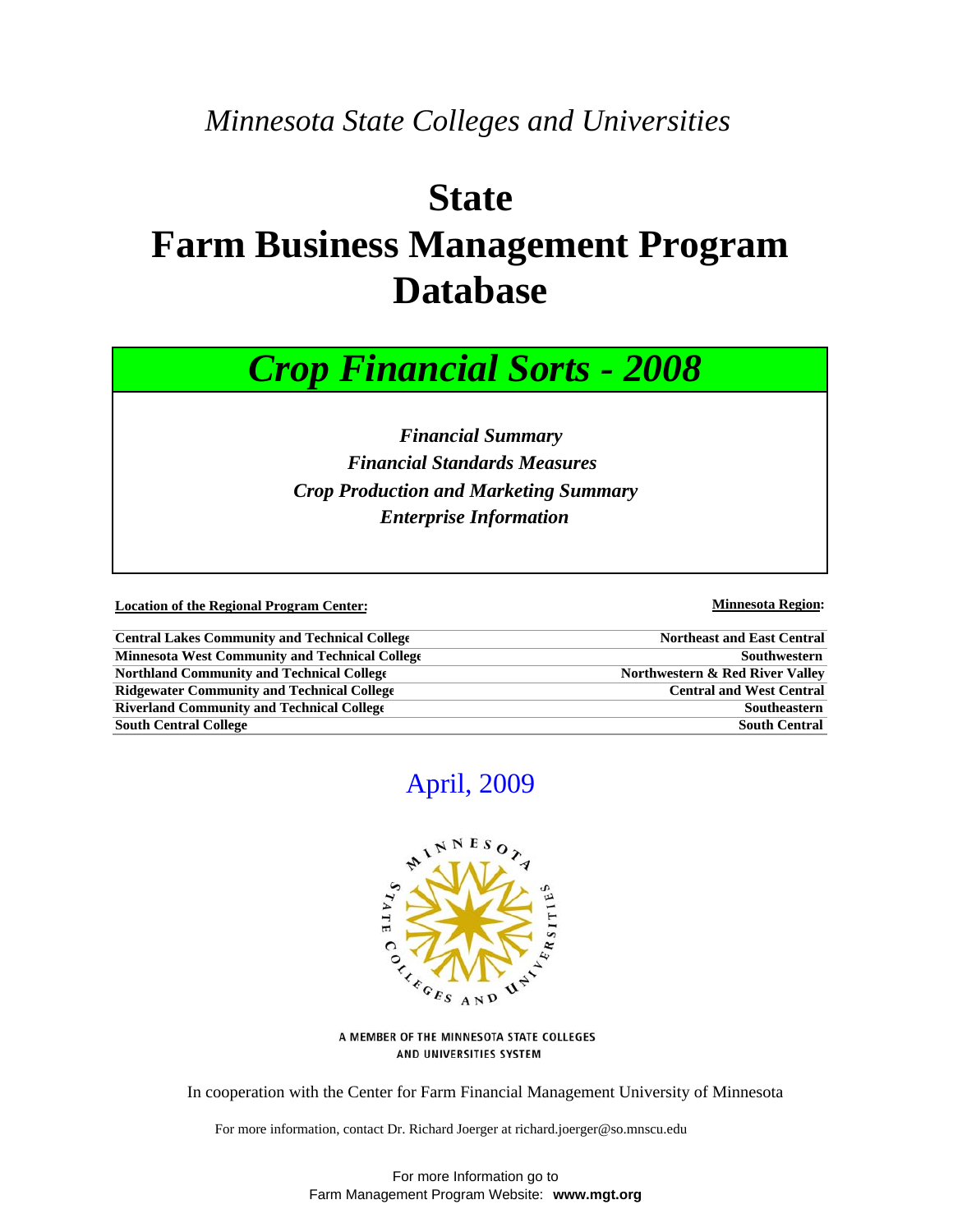## **Financial Summary Statewide Database Special Sorts for Crops Farm Business Management Combined Database (Farms Sorted By Gross Farm Income)**

|                                                                | Avg. Of<br><b>All Farms</b> | $50,001 -$<br>100,000 | $100,001 -$<br>250,000 | $250,001 -$<br>500,000 | $500,001 -$<br>1,000,000 | Over<br>1,000,000    |
|----------------------------------------------------------------|-----------------------------|-----------------------|------------------------|------------------------|--------------------------|----------------------|
| Number of farms                                                | 1178                        | 39                    | 195                    | 331                    | 376                      | 205                  |
| <b>Income Statement</b>                                        |                             |                       |                        |                        |                          |                      |
| Gross cash farm income                                         | 653,818                     | 72,548                | 178,376                | 374,520                | 719,643                  | 1,643,772            |
| Total cash farm expense                                        | 523,581                     | 65,943                | 149,037                | 299,367                | 570,388                  | 1,318,269            |
| Net cash farm income                                           | 130,238                     | 6,605                 | 29,339                 | 75,154                 | 149,255                  | 325,503              |
| Inventory change                                               | 94,545                      | 17,737                | 32,070                 | 58,624                 | 106,023                  | 217,014              |
| Depreciation and capital adjust                                | $-35,959$                   | $-6,521$              | $-11,352$              | $-21,922$              | $-40,559$                | $-84,198$            |
| Average net farm income from opr                               | 188,824                     | 17,822                | 50,058                 | 111,856                | 214,719                  | 458,318              |
| Median net farm income from opr.                               | 128,782                     | 13,979                | 48,849                 | 101,185                | 212,013                  | 393,056              |
| <b>Profitability (cost)</b>                                    |                             |                       |                        |                        |                          |                      |
| Rate of return on assets                                       | 13.50%                      | 5.50%                 | 9.60%                  | 12.30%                 | 13.50%                   | 14.80%               |
| Rate of return on equity                                       | 19.70%                      | 4.80%                 | 13.50%                 | 17.90%                 | 19.70%                   | 21.70%               |
| Operating profit margin                                        | 25.30%                      | 17.20%                | 21.80%                 | 24.90%                 | 26.00%                   | 25.40%<br>58.20%     |
| Asset turnover rate                                            | 53.30%                      | 31.90%                | 44.00%                 | 49.40%                 | 52.10%                   |                      |
| <b>Current assets</b><br><b>Current liabilities</b>            | 569,592<br>282,273          | 65,704<br>34,008      | 156,016<br>81,949      | 324,221<br>167,200     | 630,526<br>305,216       | 1,425,041<br>703,373 |
| Current ratio                                                  | 2.02                        | 1.93                  | 1.9                    | 1.94                   | 2.07                     | 2.03                 |
| Working capital                                                | 287,320                     | 31,697                | 74,067                 | 157,021                | 325,310                  | 721,668              |
| Working capital to gross inc                                   | 40.40%                      | 34.10%                | 36.30%                 | 38.00%                 | 41.20%                   | 41.30%               |
| Term debt coverage ratio                                       | 3.26                        | 1.71                  | 2.56                   | 2.89                   | 3.14                     | 3.72                 |
| Replacement coverage ratio                                     | 2.73                        | 1.29                  | 2.08                   | 2.38                   | 2.62                     | 3.18                 |
| Solvency (end of year at cost)                                 |                             |                       |                        |                        |                          |                      |
| Number of farms                                                | 1,178                       | 39                    | 195                    | 331                    | 376                      | 205                  |
| Total farm assets                                              | 1,444,917                   | 315,480               | 495,906                | 905,497                | 1,636,507                | 3,273,788            |
| Total farm liabilities                                         | 644,761                     | 154,237               | 256,373                | 417,097                | 723,421                  | 1,410,559            |
| <b>Total assets</b>                                            | 1,621,069                   | 492,575               | 639,371                | 1,078,032              | 1,815,066                | 3,492,072            |
| <b>Total liabilities</b>                                       | 693,291                     | 221,576               | 295,816                | 457,908                | 769,833                  | 1,480,176            |
| Net worth                                                      | 927,701                     | 271,000               | 343,555                | 620,124                | 1,045,233                | 2,011,457            |
| Net worth change                                               | 146,561                     | 30,745                | 44,954                 | 87,261                 | 160,948                  | 353,212              |
| Farm debt to asset ratio                                       | 45%                         | 49%                   | 52%                    | 46%                    | 44%                      | 43%                  |
| Total debt to asset ratio                                      | 43%                         | 45%                   | 46%                    | 42%                    | 42%                      | 42%                  |
| Solvency (end of year at market)                               |                             |                       |                        |                        |                          |                      |
| Number of farms                                                | 1,178                       | 39                    | 195                    | 331                    | 376                      | 205                  |
| Total farm assets                                              | 1,859,706                   | 483,164               | 736,609                | 1,215,992              | 2,086,550                | 4,058,889            |
| <b>Total farm liabilities</b>                                  | 644,761                     | 154,237               | 256,373                | 417,097                | 723,421                  | 1,410,559            |
| <b>Total assets</b>                                            | 2,067,109                   | 687,502               | 912,146                | 1,416,846              | 2,294,511                | 4,319,687            |
| <b>Total liabilities</b>                                       | 915,290                     | 273,021               | 377,955                | 590,026                | 1,011,487                | 2,008,566            |
| Net worth                                                      | 1,151,819                   | 414,480               | 534,190                | 826,820                | 1,283,024                | 2,311,121            |
| Net worth change                                               | 140,691                     | 27,574                | 47,546                 | 84,329<br>34%          | 152,924                  | 337,888              |
| Farm debt to asset ratio<br>Total debt to asset ratio          | 35%<br>44%                  | 32%<br>40%            | 35%<br>41%             | 42%                    | 35%<br>44%               | 35%<br>46%           |
|                                                                |                             |                       |                        |                        |                          |                      |
| <b>Nonfarm Information</b><br>Net nonfarm income               | 30,606                      | 46,137                | 41,915                 | 34,975                 | 24,191                   | 18,752               |
| Farms reporting living expenses                                | 394                         | 15                    | 70                     | 116                    | 133                      | 52                   |
| Total family living expense                                    | 55,798                      | 51,551                | 42,422                 | 53,870                 | 59,877                   | 71,692               |
| Total living, invest, cap. purch                               | 94,005                      | 77,957                | 59,510                 | 93,384                 | 100,530                  | 135,838              |
| <b>Crop Acres</b>                                              |                             |                       |                        |                        |                          |                      |
| Total acres owned                                              | 313                         | 135                   | 193                    | 247                    | 369                      | 502                  |
| Total crop acres                                               | 1,123                       | 183                   | 382                    | 702                    | 1,266                    | 2,581                |
| Total crop acres owned                                         | 279                         | 91                    | 145                    | 213                    | 336                      | 479                  |
| Total crop acres cash rented                                   | 810                         | 77                    | 200                    | 457                    | 896                      | 2,061                |
| Total crop acres share rented                                  | 34                          | 14                    | 37                     | 32                     | 34                       | 42                   |
| Total crop acres owned                                         | 270                         | 95                    | 161                    | 234                    | 357                      | 494                  |
| Total crop acres cash rented                                   | 832                         | 103                   | 242                    | 582                    | 1,123                    | 2,413                |
| Total crop acres share rented                                  | 35                          | 16                    | 42                     | 23                     | 45                       | 48                   |
| Farm Business Management Education Programs                    |                             |                       |                        |                        |                          | Crop Farm Sort       |
| A Member of the Minnesota State Colleges & Universities System |                             |                       |                        |                        |                          | <b>April, 2009</b>   |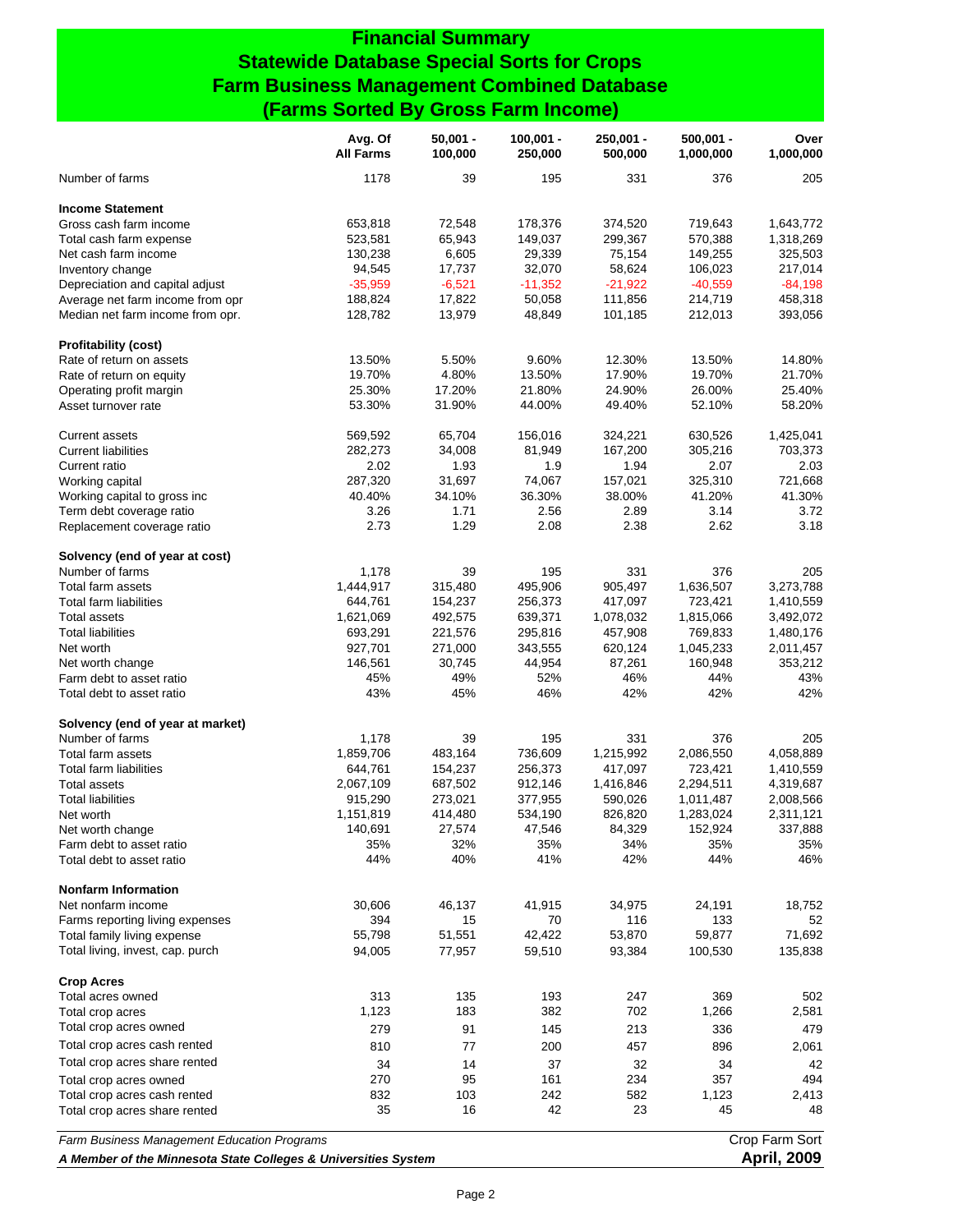# **Financial Summary Statewide Database Special Sorts for Crops Farm Business Management Combined Database (Farms Sorted By Total Crop Acres)**

|                                             | <b>All Farms</b>                                                                     | Avg. Of Less than<br>100 | $101 -$<br>250 | 251 -<br>500 | 501 -<br>1,000 | $1,001 -$<br>1,500 | $1,501 -$<br>2,000 | $2,001 -$<br>5,000 | $5,001 -$<br>10,000 |
|---------------------------------------------|--------------------------------------------------------------------------------------|--------------------------|----------------|--------------|----------------|--------------------|--------------------|--------------------|---------------------|
| Number of farms                             | 1178                                                                                 | 36                       | 85             | 192          | 362            | 237                | 91                 | 165                | 10                  |
| <b>Income Statement</b>                     |                                                                                      |                          |                |              |                |                    |                    |                    |                     |
| Gross cash farm income                      | 653,818                                                                              | 179,247                  | 110,043        | 247,616      | 452,798        | 725,274            | 1,030,121          | 1,498,512          | 3,005,099           |
| Total cash farm expense                     | 523,581                                                                              | 93,230                   | 85,913         | 189,480      | 357,148        | 567,598            | 840,630            | 1,230,713          | 2,636,561           |
| Net cash farm income                        | 130,238                                                                              | 86,017                   | 24,130         | 58,136       | 95,650         | 157,676            | 189,491            | 267,799            | 368,538             |
| Inventory change                            | 94,545                                                                               | $-28,780$                | 6,466          | 21,351       | 64,320         | 96,909             | 149,845            | 236,605            | 883,421             |
| Depreciation and capital adjust             | $-35,959$                                                                            | $-11,226$                | $-7,972$       | $-15,782$    | $-26,047$      | $-41,741$          | $-53,896$          | $-72,727$          | $-202,225$          |
| Average net farm income from opr            | 188,824                                                                              | 46,011                   | 22,624         | 63,705       | 133,924        | 212,844            | 285,440            | 431,676            | 1,049,733           |
| Median net farm income from opr.            | 128,782                                                                              | 10,811                   | 22,819         | 63,062       | 120,433        | 202,670            | 283,925            | 381,835            | 832,343             |
| <b>Profitability (cost)</b>                 |                                                                                      |                          |                |              |                |                    |                    |                    |                     |
| Rate of return on assets                    | 13.50%                                                                               | 8.00%                    | 5.60%          | 9.90%        | 13.20%         | 13.00%             | 14.10%             | 15.20%             | 15.50%              |
| Rate of return on equity                    | 19.70%                                                                               | 9.20%                    | 5.10%          | 13.40%       | 19.70%         | 18.50%             | 21.30%             | 22.50%             | 23.70%              |
| Operating profit margin                     | 25.30%                                                                               | 30.90%                   | 16.80%         | 22.90%       | 25.60%         | 25.80%             | 24.70%             | 25.00%             | 29.50%              |
| Asset turnover rate                         | 53.30%                                                                               | 25.90%                   | 33.40%         | 43.20%       | 51.60%         | 50.30%             | 57.00%             | 60.80%             | 52.50%              |
| <b>Profitability (market)</b>               |                                                                                      |                          |                |              |                |                    |                    |                    |                     |
| <b>Current liabilities</b>                  | 282,273                                                                              | 53,720                   | 41,767         | 97,130       | 193,310        | 288,441            | 441,165            | 677,167            | 1,816,669           |
| Current ratio                               | 2.02                                                                                 | 1.94                     | 2.26           | 2.04         | 1.96           | 2.19               | 1.99               | 1.98               | 1.85                |
| Working capital                             | 287,320                                                                              | 50,556                   | 52,734         | 101,187      | 185,189        | 343,522            | 435.724            | 661,904            | 1,541,377           |
| Working capital to gross inc                | 40.40%                                                                               | 35.30%                   | 46.00%         | 39.50%       | 37.90%         | 43.80%             | 38.80%             | 40.20%             | 42.10%              |
| Term debt coverage ratio                    | 3.26                                                                                 | 2.16                     | 1.9            | 2.53         | 2.99           | 3.09               | 3.39               | 3.8                | 4.42                |
| Replacement coverage ratio                  | 2.73                                                                                 | 1.88                     | 1.5            | 2.02         | 2.52           | 2.52               | 2.87               | 3.28               | 3.73                |
| Solvency (end of year at cost)              |                                                                                      |                          |                |              |                |                    |                    |                    |                     |
| Number of farms                             | 1,178                                                                                | 36                       | 85             | 192          | 362            | 237                | 91                 | 165                | 10                  |
| Total farm assets                           | 1,444,917                                                                            | 571,806                  | 358,361        | 624,666      | 1,021,930      | 1,676,346          | 2,156,928          | 2,963,044          | 7,871,500           |
| Total farm liabilities                      | 644,761                                                                              | 204,150                  | 180,923        | 296,632      | 474,915        | 714,170            | 1,003,601          | 1,285,880          | 3,517,252           |
| <b>Total assets</b>                         | 1,621,069                                                                            | 833,822                  | 541,770        | 761,682      | 1,187,030      | 1,881,721          | 2,313,857          | 3,158,244          | 7,996,447           |
| <b>Total liabilities</b>                    | 693,291                                                                              | 265,687                  | 240,531        | 338,838      | 512,344        | 772,042            | 1,045,562          | 1,344,604          | 3,618,208           |
| Net worth                                   | 927,701                                                                              | 568,135                  | 301,240        | 422,844      | 674,685        | 1,109,679          | 1,268,295          | 1,813,640          | 4,369,239           |
| Net worth change                            | 146,561                                                                              | 36,451                   | 22,788         | 48,342       | 102,520        | 162,291            | 236,536            | 326,902            | 907,914             |
| Farm debt to asset ratio                    | 45%                                                                                  | 36%                      | 50%            | 47%          | 46%            | 43%                | 47%                | 43%                | 45%                 |
| Total debt to asset ratio                   | 43%                                                                                  | 32%                      | 44%            | 44%          | 43%            | 41%                | 45%                | 43%                | 45%                 |
| Solvency (end of year at market)            |                                                                                      |                          |                |              |                |                    |                    |                    |                     |
| Number of farms                             | 1,178                                                                                | 36                       | 85             | 192          | 362            | 237                | 91                 | 165                | 10                  |
| Total farm assets                           | 1,859,706                                                                            | 870,092                  | 542,101        | 904,294      | 1,368,878      | 2,169,260          | 2,686,692          | 3,578,109          | 9,518,210           |
| <b>Total farm liabilities</b>               | 644,761                                                                              | 204,150                  | 180,923        | 296,632      | 474,915        | 714,170            | 1,003,601          | 1,285,880          | 3,517,252           |
| <b>Total assets</b>                         | 2,067,109                                                                            | 1,199,813                | 752,895        | 1,074,065    | 1,561,858      | 2,417,726          | 2,861,868          | 3,796,379          | 9,641,877           |
| <b>Total liabilities</b>                    | 915,290                                                                              | 357,297                  | 299,224        | 438,733      | 669,673        | 1,033,361          | 1,338,468          | 1,816,630          | 4,680,589           |
| Net worth                                   | 1,151,819                                                                            | 842,517                  | 453,671        | 635,332      | 892,185        | 1,384,365          | 1,523,401          | 1,979,750          | 4,961,289           |
| Net worth change                            | 140,691                                                                              | 41,300                   | 26,182         | 48,179       | 99,221         | 167,849            | 234,684            | 306,567            | 513,391             |
| Farm debt to asset ratio                    | 35%                                                                                  | 23%                      | 33%            | 33%          | 35%            | 33%                | 37%                | 36%                | 37%                 |
| Total debt to asset ratio                   | 44%                                                                                  | 30%                      | 40%            | 41%          | 43%            | 43%                | 47%                | 48%                | 49%                 |
| <b>Nonfarm Information</b>                  |                                                                                      |                          |                |              |                |                    |                    |                    |                     |
| Net nonfarm income                          | 30,606                                                                               | 50,860                   | 49,042         | 39,011       | 32,198         | 25,327             | 21,852             | 18,538             | $-14,159$           |
| Farms reporting living expenses             | 394                                                                                  | 10                       | 37             | 76           | 142            | 69                 | 33                 | 26                 | 1                   |
| Total family living expense                 | 55,798                                                                               | 56,824                   | 49,262         | 45,026       | 55,415         | 63,130             | 63,681             | 67,213             |                     |
| Total living, invest, cap. purch            | 94,005                                                                               | 144,041                  | 72,617         | 69,839       | 88,687         | 111,704            | 102,837            | 144,095            |                     |
| <b>Crop Acres</b>                           |                                                                                      |                          |                |              |                |                    |                    |                    |                     |
| Total acres owned                           | 313                                                                                  | 177                      | 131            | 166          | 232            | 388                | 431                | 562                | 1,112               |
| Total crop acres                            | 1,123                                                                                | 49                       | 179            | 383          | 735            | 1,228              | 1,706              | 2,776              | 6,281               |
| Total crop acres owned                      | 279                                                                                  | 34                       | 99             | 142          | 210            | 325                | 400                | 545                | 1,247               |
| Total crop acres cash rented                | 810                                                                                  | 15                       | 81             | 215          | 485            | 873                | 1,268              | 2,168              | 5,020               |
| Total crop acres share rented               | 34                                                                                   |                          |                | 25           | 40             | 29                 | 37                 | 63                 | 14                  |
| Total crop acres owned                      | 270                                                                                  | 43                       | 92             | 138          | 204            | 304                | 401                | 549                | 814                 |
| Total crop acres cash rented                | 832                                                                                  | 19                       | 91             | 219          | 500            | 898                | 1,288              | 2,202              | 5,198               |
| Total crop acres share rented               | 35                                                                                   |                          | 1              | 25           | 36             | 33                 | 23                 | 77                 |                     |
| Farm Business Management Education Programs |                                                                                      |                          |                |              |                |                    |                    |                    | Crop Farm Sort      |
|                                             | <b>April, 2009</b><br>A Member of the Minnesota State Colleges & Universities System |                          |                |              |                |                    |                    |                    |                     |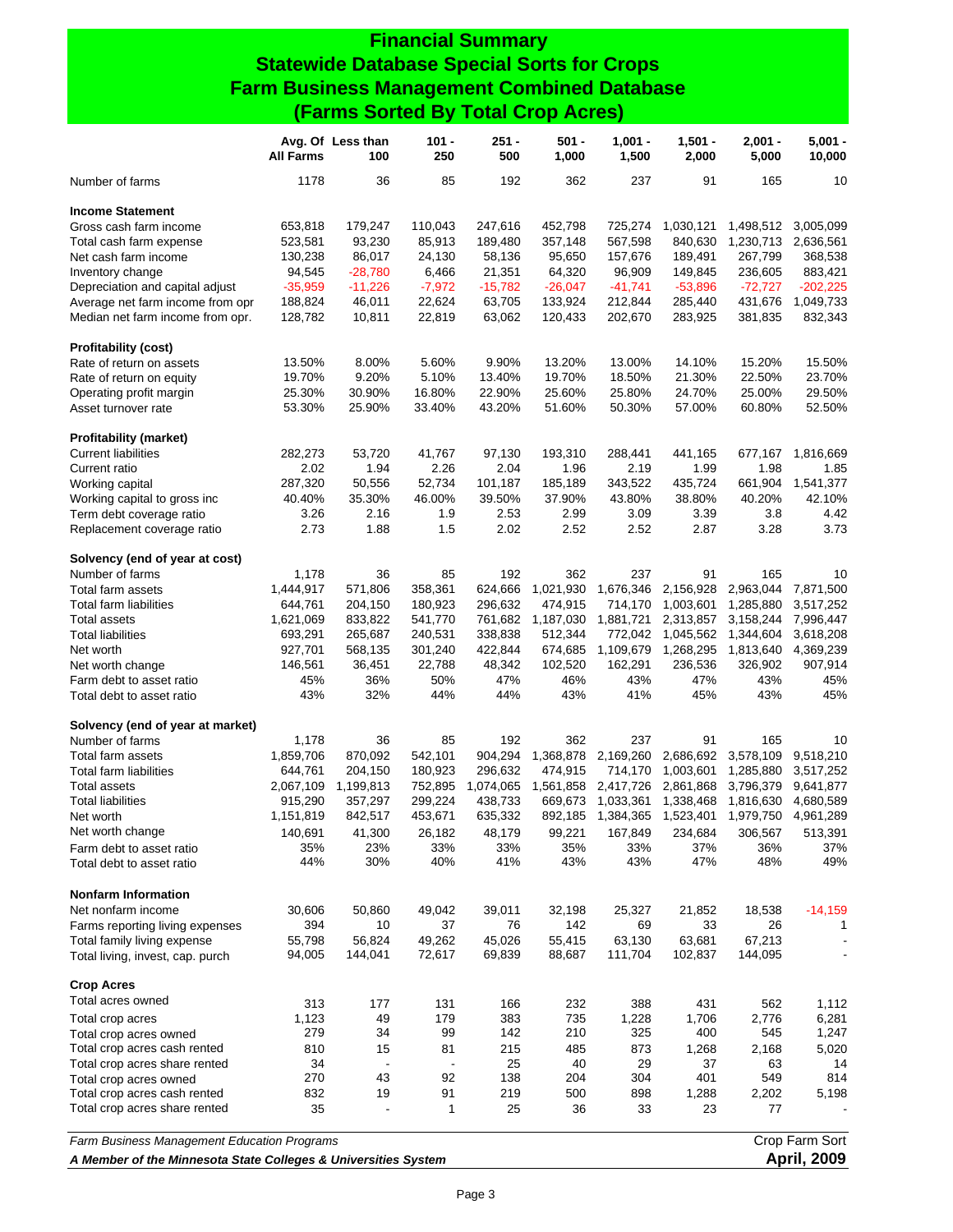#### **Financial Standards Measures**

### **Statewide Database Special Sorts for Crops Farm Business Management Combined Database (Farms Sorted By Gross Farm Income)**

|                               | Avg. Of<br><b>All Farms</b> | $50,001 -$<br>100,000 | $100,001 -$<br>250,000 | $250,001 -$<br>500,000 | $500,001 -$<br>1,000,000 | Over<br>1,000,000 |
|-------------------------------|-----------------------------|-----------------------|------------------------|------------------------|--------------------------|-------------------|
| Number of farms               | 1178                        | 39                    | 195                    | 331                    | 376                      | 205               |
| Liquidity                     |                             |                       |                        |                        |                          |                   |
| Current ratio                 | 2.02                        | 1.93                  | 1.9                    | 1.94                   | 2.07                     | 2.03              |
| Working capital               | 287,320                     | 31,697                | 74,067                 | 157,021                | 325,310                  | 721,668           |
| Working capital to gross inc  | 40.40%                      | 34.10%                | 36.30%                 | 38.00%                 | 41.20%                   | 41.30%            |
| Solvency (market)             |                             |                       |                        |                        |                          |                   |
| Farm debt to asset ratio      | 46%                         | 41%                   | 45%                    | 45%                    | 46%                      | 47%               |
| Farm equity to asset ratio    | 54%                         | 59%                   | 55%                    | 55%                    | 54%                      | 53%               |
| Farm debt to equity ratio     | 0.85                        | 0.71                  | 0.82                   | 0.81                   | 0.84                     | 0.89              |
| <b>Profitability (cost)</b>   |                             |                       |                        |                        |                          |                   |
| Rate of return on farm assets | 13.50%                      | 5.50%                 | 9.60%                  | 12.30%                 | 13.50%                   | 14.80%            |
| Rate of return on farm equity | 19.70%                      | 4.80%                 | 13.50%                 | 17.90%                 | 19.70%                   | 21.70%            |
| Operating profit margin       | 25.30%                      | 17.20%                | 21.80%                 | 24.90%                 | 26.00%                   | 25.40%            |
| Net farm income               | 190,508                     | 18,408                | 50,394                 | 116,058                | 215,520                  | 459,311           |
| <b>EBIDTA</b>                 | 258,852                     | 32,889                | 75,666                 | 156,479                | 293,998                  | 614,285           |
| <b>Repayment Capacity</b>     |                             |                       |                        |                        |                          |                   |
| Capital debt repayment        |                             |                       |                        |                        |                          |                   |
| capacity                      | 203,784                     | 22,792                | 63,287                 | 120,943                | 226,284                  | 492,281           |
| Capital debt repayment margin | 141,240                     | 9,499                 | 38,604                 | 79,161                 | 154,213                  | 359,851           |
| Replacement margin            | 129,115                     | 5,087                 | 32,923                 | 70,140                 | 139,849                  | 337,608           |
| Term debt coverage ratio      | 3.26                        | 1.71                  | 2.56                   | 2.89                   | 3.14                     | 3.72              |
| Replacement coverage ratio    | 2.73                        | 1.29                  | 2.08                   | 2.38                   | 2.62                     | 3.18              |
| <b>Efficiency</b>             |                             |                       |                        |                        |                          |                   |
| Asset turnover rate (cost)    | 53.30%                      | 31.90%                | 44.00%                 | 49.40%                 | 52.10%                   | 58.20%            |
| Operating expense ratio       | 63.60%                      | 64.60%                | 62.90%                 | 62.10%                 | 62.70%                   | 64.90%            |
| Depreciation expense ratio    | 5.10%                       | 7.00%                 | 5.60%                  | 5.30%                  | 5.10%                    | 4.80%             |
| Interest expense ratio        | 4.80%                       | 8.40%                 | 7.10%                  | 5.50%                  | 4.90%                    | 4.20%             |
| Net farm income ratio         | 26.80%                      | 19.80%                | 24.70%                 | 28.10%                 | 27.30%                   | 26.30%            |



**Farm Business Management Education Programs** Channel Communication Crop Farm Sort *A Member of the Minnesota State Colleges & Universities System* **April, 2009**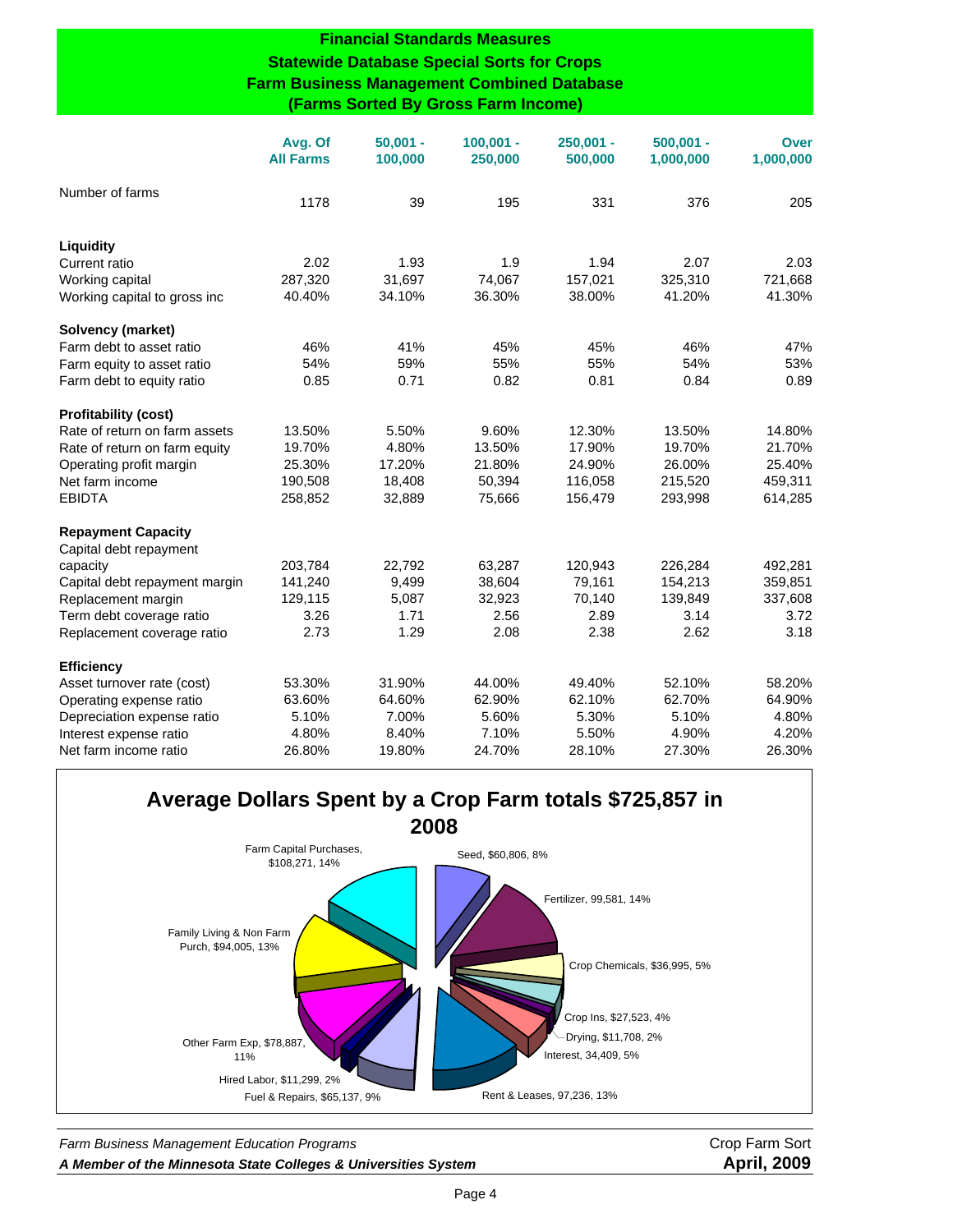## **Financial Summary Statewide Database Special Sorts for Crops Farm Business Management Combined Database**









*Farm Business Management Education Programs* Crop Farm Sort

A Member of the Minnesota State Colleges & Universities System **April, 2009**